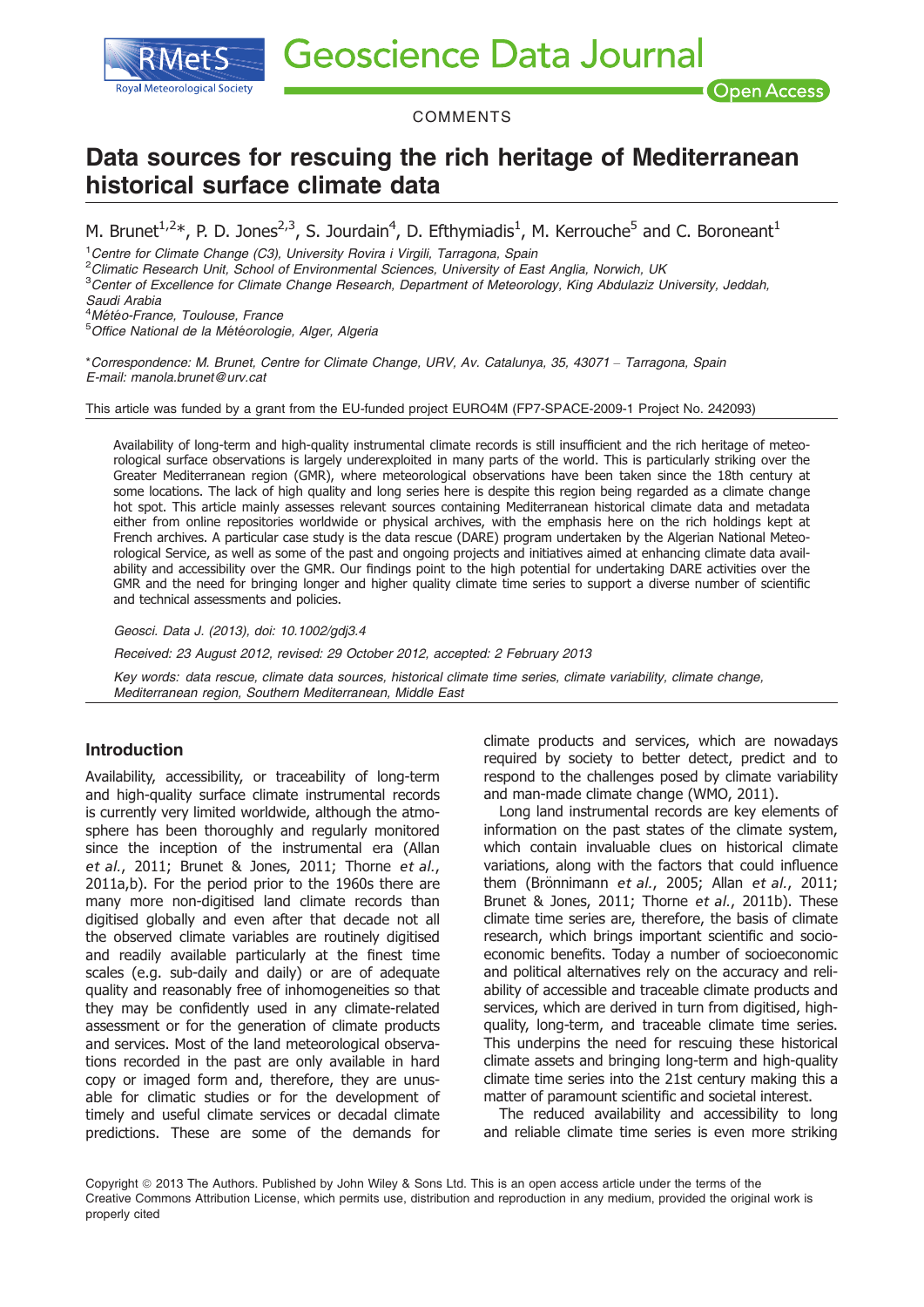over the area encompassing the Greater Mediterranean region (GMR), where first meteorological observations have been taken in some locations since the 18th century and everywhere from the mid-19th century onwards by National Meteorological Services (NMS) and their precursors. Besides, the GMR is regarded as a climate change hot spot (Giorgi, 2006; Diffenbaugh et al., 2007) and the International Panel on Climate Change (IPCC, 2007) report has stressed the possibility of warmer and drier conditions in the near future leading to more frequent and prolonged droughts, as well as to longer fire season and intensified fire risk (Alcamo et al., 2007). In this regard, the GMR socioecosystems are particularly vulnerable to interannual (and longer timescale) climate variability. These impacts reinforce the need to strengthen our knowledge of spatial and temporal patterns of climate variability, and their related causal mechanisms, across the GMR.

The Mediterranean countries have a very long and rich monitoring history in the atmospheric domain, going back in time several centuries in some countries (i.e. Italy, France, Spain) and at least to the mid-19th century onwards across much of the region. However, available digital climate data are mostly restricted to the last third of the 20th century onwards, but their accessibility is restricted due to economic or political issues that rule out much data sharing, despite World Meteorological Organization (WMO) Resolution 40 (WMO Cg-XII, 1995). The existing surface climate data heritage is largely underexploited.

Enhancing availability, accessibility and traceability to historical climate time series over a climate change hot spot region (such as the GMR is considered), whose socioecosystems are very sensitive to climate change and where its potential impacts are large brings a number of scientific and societal benefits. High-quality (i.e. quality controlled and homogenised), high-resolution (both in time and space) and longterm (longer than centennial scale) climate time series are the basic and key input for undertaking more robust climate analysis or for generating any climate service, product and application.

To locate, organise, assess, and preserve data sources is the first step to be taken prior defining or undertaking any plan to digitise historical record and subject the digitised series to quality controls, looking to identify non-systematic errors, homogeneity testing to assess systematic biases or for homogenising if inhomogeneities are found and the accompanying metadata provide clues for validating and adjusting the identified breakpoints in homogeneity.

This article is aimed at documenting relevant historical data owners/holders and data sources containing Mediterranean climate data and metadata in non-digital format especially for the poorest documented Mediterranean parts, the southern and Middle East regions. Its emphasis is the investigation of online repositories worldwide and the French archives holdings, comprising data over France and overseas. An exemplar case study will look at the Algerian holdings one of the poorest documented world region: the northern African sub-region, and describes some of the past and ongoing data rescue (DARE) initiatives that are improving availability, accessibility and traceability of historical climate data over the GMR.

The article is organised as follows: historical climate data sources and holders, both online repositories and physical archives, are explored first splitting the section into three parts focused on the following: (a) relevant online repositories worldwide containing historical climate data for southern and Middle East Mediterranean countries, (b) the French archives and holdings comprising not only historical climate data over France but also for its past colonies in North Africa, and (c) the ongoing DARE program set up by the Algerian NMS as a case study. The second section is devoted to a discussion of ongoing DARE initiatives supported by international, European, and national bodies, while the last section summarises the study and provides some concluding remarks.

# 1. Exploring Mediterranean climate data sources and holders

Despite the rich heritage of historical surface climate data and although some NMSs and academic institutions have recently undertaken DARE activities aimed at transferring historical climate records from fragile media (paper forms) to new media (imaging), few of the necessary long-term records are readily available in digital form. Furthermore, the requirement for highquality integrated climate products is impeding the development of optimum strategies to mitigate and/or adapt to the negative impacts of global climate change over the Mediterranean Basin. This stems from the lack of long-term digital records.

However, recently the digitisation (scanning) of collections of documents with meteorological/climatic data provides the opportunity to extend climatic studies to earlier periods. This section first explores worldwide online repositories containing relevant historical climate data that can be employed for extending back in time reliable climate records over the GMR and, in the second, insights are provided into the holdings kept at French archives. The section ends with the assessment of the DARE activities undertaken by the Algerian NMS.

# 1.1 Online repositories of historical climate data of interest for the GMR

Significant fractions of historical surface climate data kept in hard copies (e.g. meteorological collections, such as monthly bulletins and annual reports, monographs, observatories reports) thanks to the generalised exchange of meteorological data that took place during the 19th century and earlier among scientific institutions have been and are being imaged and entered into online repositories as a result of various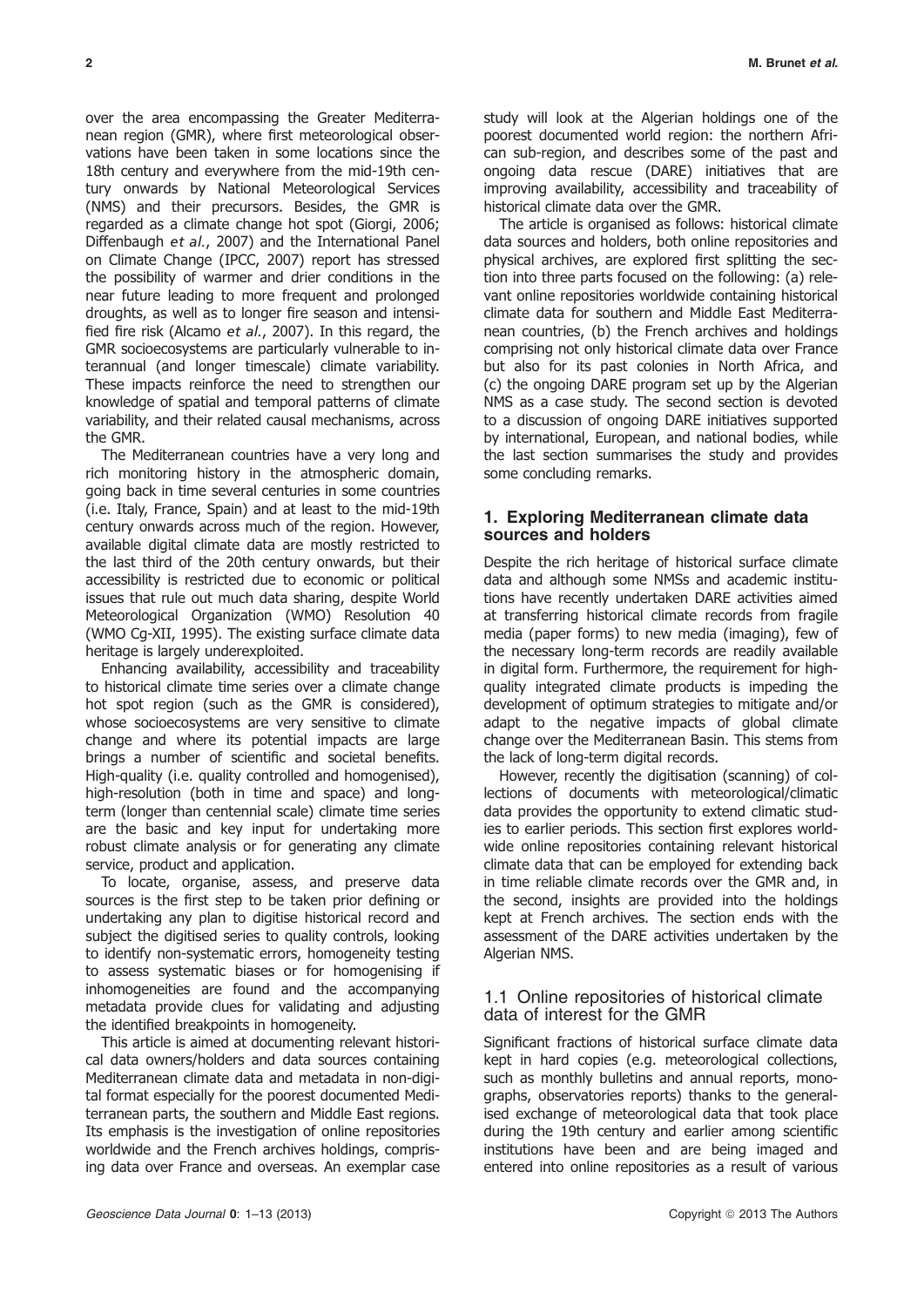efforts and initiatives. Climatic research for the GMR has been restricted to periods back to the mid-20th century, although a large disparity in the spatial coverage of the observational networks used can be highlighted, with the lowest spatial and temporal coverage over Southern and Middle East Mediterranean countries.

Nowadays, the largest online repository of worldwide imaged meteorological/climatological data from different sources is available from the United States National Oceanic and Atmospheric Administration (NOAA)/National Climate Data Center (NCDC)/Climate Data Modernization Program (CDMP: http://www. ncdc.noaa.gov/oa/climate/cdmp/cdmp.html), which contains about 56 millions of images (~9 Tb) from a diverse number of climate sources around the world. The CDMP has scanned a multitude of collections of data, maps and descriptions of meteorological settings (with emphasis on intense meteorological events) and made them available to the public (http://docs.lib. noaa.gov/rescue/data\_rescue\_home.html). For the southern Mediterranean, these documents are reports/ assessments issued by local meteorological services, initially organised by European ex-colonial countries such as France and Italy, and in many cases constitute components of multi-country meteorological collections published by European countries.

Another web-repository is maintained by BADC (the British Atmospheric Data Centre; being available at http://badc.nerc.ac.uk/browse/badc/corral/images/ metobs) and comprises images of data-pages scanned in the framework of Atmospheric Circulation Reconstructions over the Earth Initiative (ACRE: http://www. met-acre.org/) from various sources of historical weather observations (mainly from the 'Climatological Returns' and 'Daily Weather Reports'), which are held by the National Meteorological Archives of the UK Met Office (http://www.metoffice.gov.uk/corporate/ library/). For the southern Mediterranean, a handful of daily climate series for Cyprus, Egypt and Morocco are available from BADC.

For both CDMP and BADC data repositories, the most extensive southern Mediterranean sites are for major towns/cities, e.g. Oran, Algiers, Tunis, Cairo, Beirut, Nicosia (from 1870s up to 1970s). Meteorological records were taken at observatories, civil/military administration buildings, hospitals, hotels, sea ports, and airports. However, rural and remote places were also covered by stations set up by the various state meteorological services to cover the whole territory of their country/region (often sparsely, but particularly densely in agricultural regions, i.e. the Nile Delta), and also where companies, services and foreign missions were activated such as construction companies (e.g. Suez Canal), lighthouses (semaphores), educational institutions (schools/universities), etc.

Data from all these sorts of stations can be found in the online repositories, either at daily/sub-daily resolution and also as annual tables of monthly-mean values of specific meteorological parameters: morning temperature and sea level pressure (SLP) recordings, daily precipitation totals, and often daily maximum, minimum, dew-point, and sub-daily temperatures, sub-daily and mean daily SLP records, vapour pressure, humidity, evaporation, cloudiness, sunshine duration, wind direction and strength, description of the daily weather state (often the sea state too), and references on specific phenomena: dew and frost incidents, fogs, storms, heavy rainfall, hail, characteristic winds (e.g. sirocco/ghibli).

The overall daily-data coverage for the southern Mediterranean is summarised in Tables 1 and 2. The various data book collections are provided, together with the countries and periods covered. Note that several data gaps are found within the earliest and latest years mentioned, and these gaps could be of daily, monthly, annual, or multi-annual length. The World War II period 1941–1944 is a common data-poor interval. However, monthly data summaries (often constituting year-round monthly-means of certain meteorological parameters) are provided for more stations than the daily-scale documented stations and extend in periods not covered by daily records.

Under the framework of the European Union (EU) funded EUropean Reanalysis and Observations for (4) Monitoring (EURO4M: http://www.euro4m.eu/index. html) project in connection with the WMO/MEditerranean DAta REscue (MEDARE) Initiative (http://www. omm.urv.cat/MEDARE/index.html) data are being digitised and long series reconstructed from long daily maximum and minimum temperatures and precipitation totals, along with sub-daily data for surface air pressure over North African and Middle East Mediterranean countries. Figure 1 gives details of the locations and variables being digitised, quality controlled and homogenised after the records are merged with recent parts of the data recorded by the relevant Mediterranean NMSs, while Table 3 gives a detailed account of the stations, variables and periods recovered, digitised and quality controlled at the daily scale for temperature (maxima and minima) and precipitation (daily amounts) and at the sub-daily scales for air surface pressure parameters.

This DARE exercise, enabled by the European Commission funds, will extend further back in time some of the longest surface temperature, precipitation and air pressure time series at the daily and sub-daily scales, respectively, which will allow scientists and policy-makers analyses to assess climate variability and change impacts over one of the poorest documented regions of the world. The EURO4M project intend to also share the data rescued under this effort with appropriate global and regional databanks [e.g. ECA&D (European Climate Assessment and Dataset), CRU (Climatic Research Unit –data sets), ISTI (International Surface Temperature Initiative)], as has been the case for a set of air pressure records already provided to the ISPD (International Surface Pressure Databank). However, note that this exercise for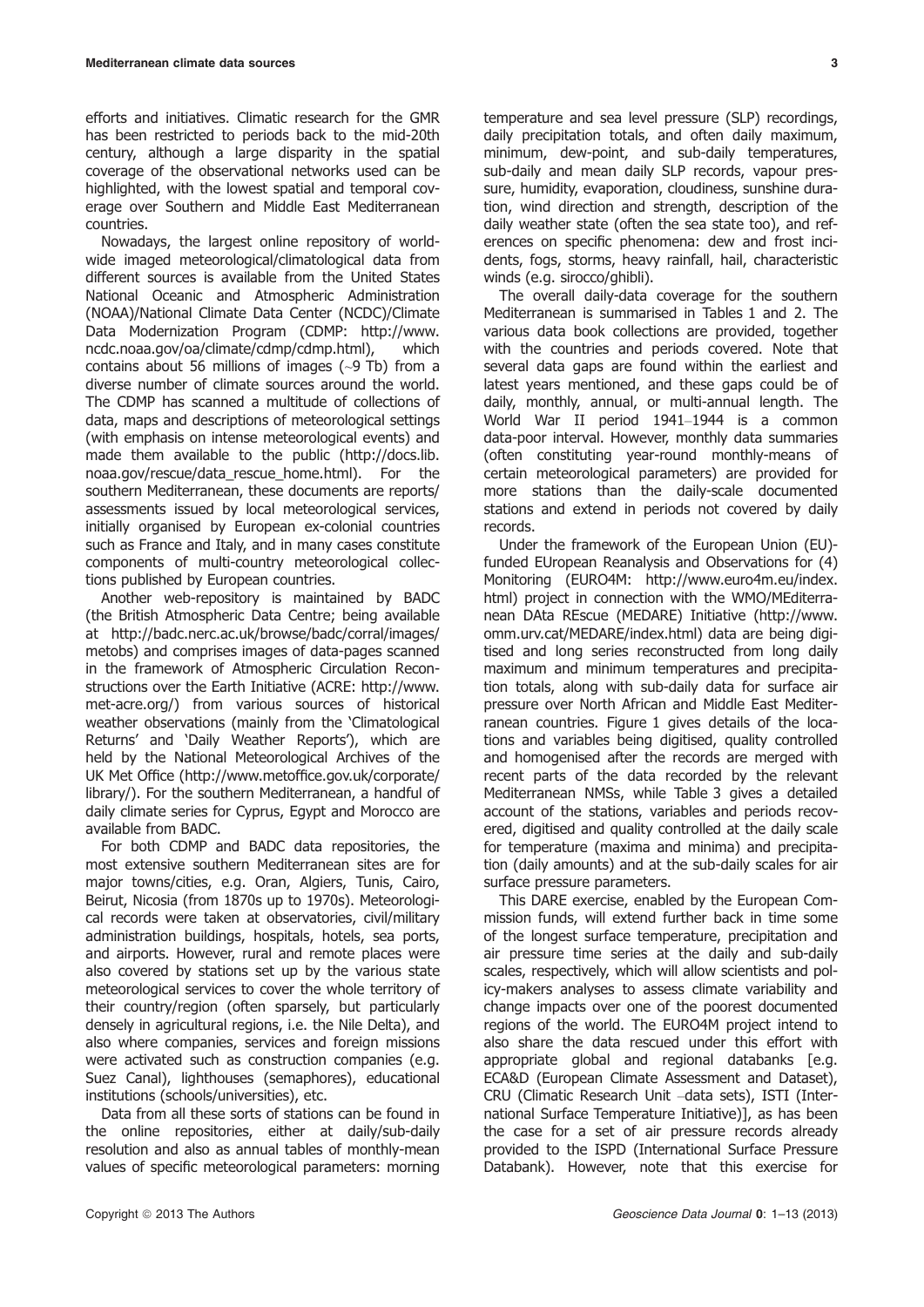Table 1. Collections of climatic data books being available from NOAA (all collections, but the last one) and BADC (just the last collection, i.e. UK-CR/DWR) and the year range (limits) which is covered with daily data for the South Mediterranean (North Africa and Middle East).

| <b>Abbreviated name</b> | <b>Data book series</b>                                                                                                     | <b>Year range</b> |
|-------------------------|-----------------------------------------------------------------------------------------------------------------------------|-------------------|
| <b>ABCM-France</b>      | Annales du<br>Bureau Central<br>Météorologique<br>de France                                                                 | 1878-1913         |
| <b>BM-Algerie</b>       | <b>Bulletin</b><br>Météorologique<br>de l'Algerie                                                                           | 1877-1938         |
| <b>BQRM-Maroc</b>       | Bulletin quotidien<br>de reseignements<br>météorologique<br>du Maroc                                                        | 1953-1978         |
| <b>SM-Tunis</b>         | Service<br>Météorologique<br>de Tunis                                                                                       | 1907-1932         |
| <b>BM-Cirenaica</b>     | <b>Bolletino</b><br>Meteorologico<br>della Cirenaica                                                                        | 1928-1931         |
| <b>BMA-Italiana</b>     | <b>Bollettino</b><br>Meteorologico<br>dell'Africa Italiana                                                                  | 1932-1936         |
| MR-Egypt                | Meteorological<br>Report. Cairo<br>Daily Weather<br>Report. Egypt<br>Monthly Weather<br>Report. Egypt<br>Helwan Observatory | 1900-1963         |
| MWR-Israel              | Monthly Weather<br>Report. Israel                                                                                           | 1947-1975         |
| <b>AULO-Beirut</b>      | American<br>University-Lee<br>Observatory. Beirut.                                                                          | 1891-1975         |
| <b>BCM-Lebanon</b>      | <b>Bulletin Climatologique</b><br>Mensuel. Lebanon                                                                          | 1928-1970         |
| AO-Ksara                | Annales de l'<br>Observatoire<br>de Ksara                                                                                   | 1921-1971         |
| MCD-Syria               | Monthly<br>Climatological<br>Data. Syria                                                                                    | 1955-1975         |
| UK-CR/DWR               | UK-Climatological<br>Returns<br>UK-Daily<br><b>Weather Reports</b>                                                          | 1881-1920         |

recovering and bringing long-term and high-quality climate variables into the future only encompasses three of the measured climate variables, while the other climatic parameters contained in the sources will remain undigitised until some other opportunity for digitising them emerge. Therefore, there is still much scope for undertaking further DARE activities for the southern Mediterranean sub-region.

| Table 2. Periods covered with daily data for each country of the South Mediterranean by NOAA- and BADC-available data books (see Table 1 for details of book collections). |           |                |                |           |           |                  |               |           |           |
|----------------------------------------------------------------------------------------------------------------------------------------------------------------------------|-----------|----------------|----------------|-----------|-----------|------------------|---------------|-----------|-----------|
| Collections of climatic data books                                                                                                                                         | Morocco   | <b>Algeria</b> | <b>Tunisia</b> | Libya     | Egypt     | Israel/Palestine | Lebanon       | Syria     | Cyprus    |
| ABCM-France                                                                                                                                                                | 1878-1912 | 1878-1913      | 888-1913       |           | 1888-1913 | 1906-1913        | 1895-1913     |           |           |
| BM-Algerie                                                                                                                                                                 | 1909-1934 | 1877-1938      | 1877-1938      |           |           |                  |               |           |           |
| 3QRM-Maroc                                                                                                                                                                 | 1953-1978 | 1953-1978      |                |           |           |                  |               |           |           |
| $SM-Tunis$                                                                                                                                                                 |           |                | 1907–1932      |           |           |                  |               |           |           |
| <b>SM-Cirenaica</b>                                                                                                                                                        |           |                |                | 1928–1931 |           |                  |               |           |           |
| BMA-Italiana                                                                                                                                                               |           |                |                | 1932-1936 |           |                  |               |           |           |
| MR-Egypt                                                                                                                                                                   |           |                |                |           | 1900-1963 | 1924-1933        |               |           |           |
| <b>NVR-Israel</b>                                                                                                                                                          |           |                |                |           |           | 1947-1975        |               |           |           |
| AULO-Beirut                                                                                                                                                                |           |                |                |           |           | 1912-1915        | 891-1975      | 1912-1915 |           |
| BCM-Lebanon                                                                                                                                                                |           |                |                |           |           |                  | 1928-1970     | 1928-1956 |           |
| AO-Ksara                                                                                                                                                                   |           |                |                |           | I         |                  | $.921 - 1971$ |           |           |
| VICD-Syria                                                                                                                                                                 |           |                |                |           | I         |                  |               | 1955-1975 | I         |
| JK-CR/DWR                                                                                                                                                                  | 1894-1920 |                |                |           | 1900-1904 |                  |               |           | 1881-1920 |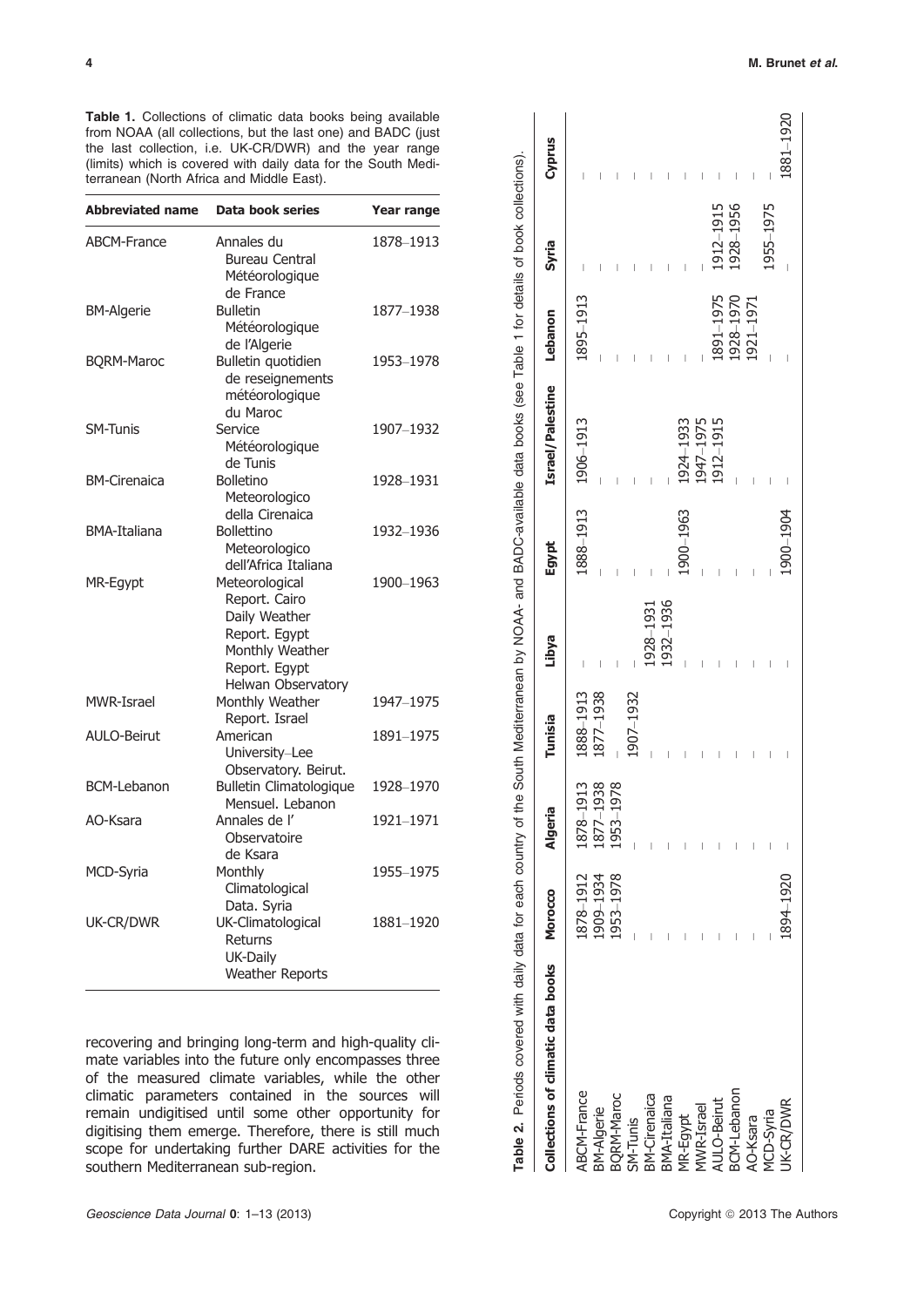

Figure 1. Location of a number of sites and climate parameters for which station records are being digitised and quality controlled under the EU-funded EURO4M project in its component of data archaeology in the Mediterranean region (http://www. euro4m.eu/Data\_archaeology\_in\_the\_Mediterranean\_region.html).

# 1.2 Holdings of Mediterranean historical climate data at French archives

France has a very long and wealthy meteorological history, going back several centuries with a very significant legacy of climate data. Regular meteorological instrumental measurements have been recorded since the end of the 17th century onwards. Instrumental observations have been carried out by astronomers, doctors, Jesuits during the 17th and the 18th centuries (Jourdain et al., 2008). In the 19th century the observations were organised by several institutions and administrations (e.g. Education Ministry through primary schools and observatories networks, Public Works Ministry for flood warning, lighthouses and river navigation networks, Telegraph with the le Verrier telegraphic network) and the Navy with the semaphore network and meteorological association (Fierro, 1991; Locher, 2008).

French climate data are consequently hidden in many places in France. Today the most important holdings for earlier climate instrumental data are as follows: Météo-France as the NMS in France responsible for climate data recording and archiving. Other institutions also keep historical climate data, such as archive institutions (i.e. national, territorial, departmental, and local archives), scientific institution archives (e.g. Academy of Sciences, Academy of Medicine, research centres, universities, learned societies), local and national libraries, the Ministry of Defence archives and from other several governmental administrations.

Pichard and Roucaute (2009) explore in their study the availability of historical climate data for the Provence Department (located in southern France and belonging to the Mediterranean region) and state that scientific archives in France are disseminated in a 'pleiade' of institutions with their own status and methods of preservation. Auffray et al. (2009) also illustrates the difficulties in recovering and gathering data of climate extreme events due to the wide dispersion of sources in France.

The following epigraphs illustrate the most important holdings of French instrumental climate data. First, a description is provided of a selection of holdings for the 17th and 18th centuries; followed by the Météo-France data holdings extending back to 1800 and ends with the description exploring some of the departmental archives (italics are used for the French names of institutions).

## 1.2.1 Historical sources extending back to the early 18th century

From the French Institute Library (Librairie de l'Institut de France). The manuscripts of the first French instrumental oldest climate series made by Morin 1665 –1709 in Paris is stored in this library (quotation Ms 1488). The manuscripts were imaged by the Institut de France. These pressure data have recently been analysed by Cornes et al. (2012) developing a long series (but with a few gaps) to the present.

From the Academy of Medicine Library (Librairie de l'Académie de Médecine). The Royal Society of Medicine in Paris created a meteorological network in 1776 and it continued until 1792. More than 200 doctors sent their daily observations to L. Cotte. The collection of the records, 13 800 pages of weather reports on daily basis over France, is kept in the Library archives. The meteorological collection has been imaged thanks to the French-funded project ANR-CHEDAR. The images are accessible via internet from the Academy of Medicine website: http://www.academie-medecine. fr/userfiles/file/SRM/index.html. The next step, managed by Météo-France, will be the digitisation of the data for relevant climate series.

From Marseille Observatory (Observatoire Astronomique de Marseille-Provence – OAMP –). The Marseille Observatory (OAMP) holds observations recorded in the Marseille observatories since 1761 and the data registered by Catelin le Cadet (1744–1787). A precise inventory of this asset is available at http://www. oamp.fr/patrimoine/archives-f.html. Microfilms of this collection are available at the departmental archives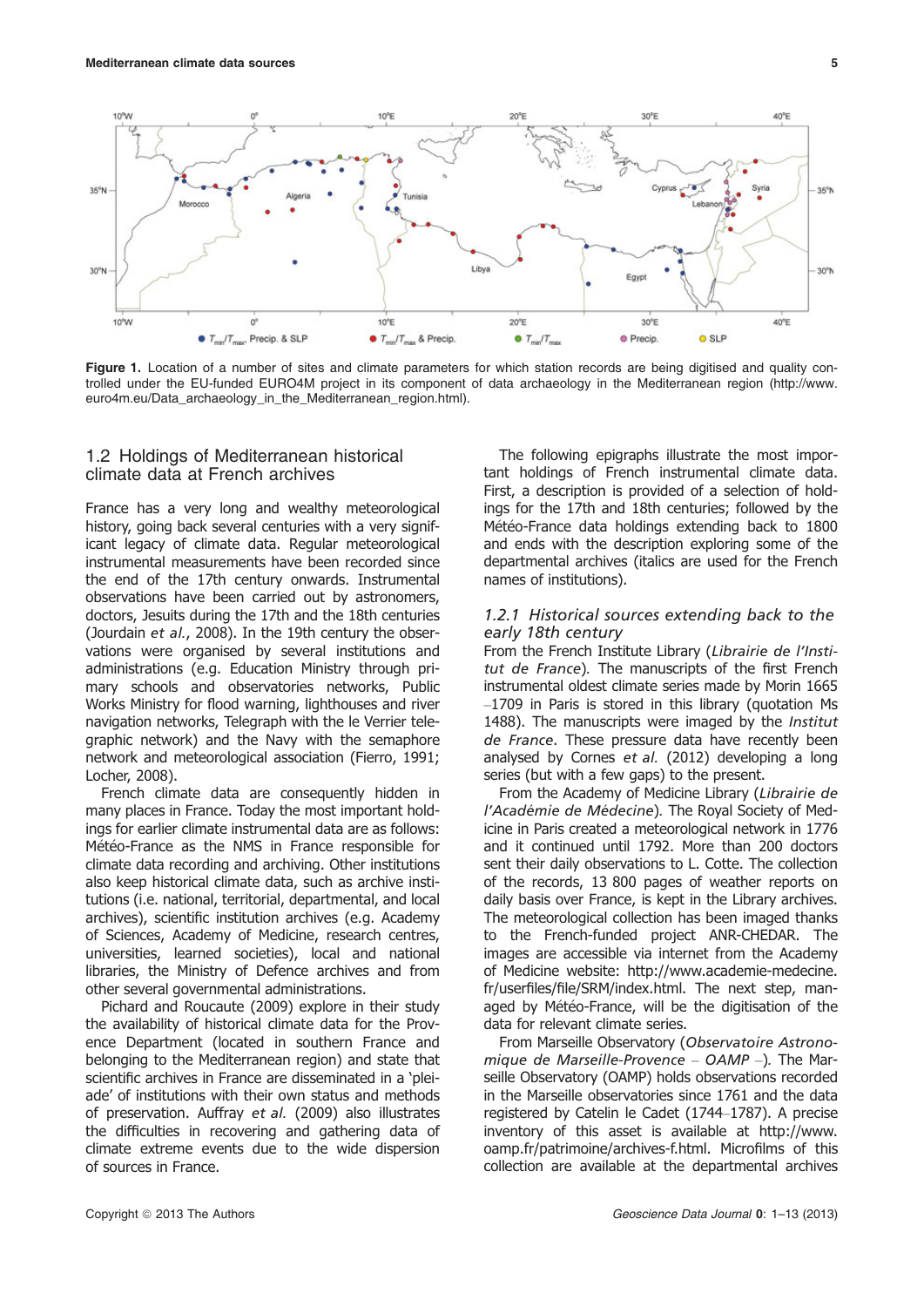Table 3. List of stations, along with their identifiers (station name, WMO code, and country), geographical details (coordinates and elevation), climatic variables and periods recovered, digitised and quality controlled under the EURO4M project.

| <b>Country</b> | Location/Station name WMO code Latitude |           |             | Longitude                  | Altitude (m) | <b>Variables</b> | Length    |
|----------------|-----------------------------------------|-----------|-------------|----------------------------|--------------|------------------|-----------|
| Morocco        | Tangier city                            | 60100     | 35.78 deg N | 5.82 deg W                 | 86           | TX, TN, RR, SLP  | 1912-1961 |
|                | Tangier airport                         | 60101     | 35.73 deg N | 5.90 deg W                 | 15           | TX, TN, RR, SLP  | 1961-1978 |
|                | Al Hoceima                              | 60107     | 35.18 deg N | 3.85 deg W                 | 12           | TX, TN, RR, SLP  | 1965-1978 |
|                | Oujda                                   | 60115     | 34.78 deg N | 1.93 deg W                 | 478          | TX, TN, RR, SLP  | 1910-1978 |
|                | Tetuan                                  | 60318     | 35.58 deg N | 5.33 deg W                 | 10           | TX, TN, RR, SLP  | 1920-1978 |
| Spain          | Ceuta                                   | 60320     | 35.89 deg N | 5.35 deg W                 | 87           | TX, TN, RR       | 1933-1939 |
|                | Melilla                                 | 60338     | 35.28 deg N | 2.96 deg W                 | 47           | TX, TN, RR       | 1899-1962 |
| Algeria        | Skikda-Cap Bougarouni                   | 60355     | 37.08 deg N | 6.47 deg E                 | 195          | TX, TN           | 1931-1938 |
|                | Annaba-Cap de Garde                     | 60357     | 36.97 deg N | 7.79 deg E                 | 161          | TX, TN, RR       | 1909-1937 |
|                | La Calle (El Kala)                      | 60367     | 36.90 deg N | 8.44 deg E                 | 10           | <b>SLP</b>       | 1877-1938 |
|                | Algiers-Ville/Université                | 60369     | 36.78 deg N | 3.07 deg E                 | 59           | TX, TN, RR, SLP  | 1877-1938 |
|                | Algiers-Bouzareah                       | 60372     | 36.80 deg N | 3.03 deg E                 | 344          | TX, TN, RR       | 1893-1920 |
|                | Algiers-Cap Caxine                      | 60374     | 36.80 deg N | 3.04 deg E                 | 38           | tx, tn, rr       | 1878-1879 |
|                | Tizi Ouzou                              | 60395     | 36.72 deg N | 4.05 deg E                 | 222          | TX, TN, RR, SLP  | 1879-1838 |
|                | Fort National                           | 60395     | 36.63 deg N | 4.20 deg E                 | 942          | TX, TN, RR, SLP  | 1884-1938 |
|                | Bejaia-Cap Carbon                       | 60400     | 36.78 deg N | 5.10 deg E                 | 225          | TX, TN           | 1926-1938 |
|                | Bejaia-Bougie (Port)                    | 60401     | 36.75 deg N | 5.10 deg E                 | 9            | TX, TN, RR       | 1909-1926 |
|                | Constantine                             | 60419     | 36.37 deg N | 6.62 deg E                 | 660          | TX, TN, RR, SLP  | 1880-1938 |
|                | Orleansville (Chlef)                    | 60425     | 36.17 deg N | 1.34 deg E                 | 112          | TX, TN, RR, SLP  | 1879-1838 |
|                | Setif                                   | 60445     | 36.18 deg N | 5.40 deg E                 | 1081         | TX, TN, RR, SLP  | 1878-1938 |
|                | Oran                                    | 60461     | 35.70 deg N | $0.65$ deg W               | 53           | TX, TN, RR, SLP  | 1852-1966 |
|                | Oran-Cap Falcon                         | 60485     | 35.77 deg N | 0.80 deg W                 | 78           | TX, TN, RR       | 1896-1938 |
|                | Tebessa                                 | 60475     | 35.42 deg N | 8.12 deg E                 | 863          | TX, TN, RR, SLP  | 1879-1938 |
|                | Nemours (Ghazaouet)                     | 60517     | 35.10 deg N | 1.85 deg W                 | 83           | TX, TN, RR, SLP  | 1878-1938 |
|                | Sidi-Bel-Abbés                          | 60520     | 35.20 deg N | $0.63$ deg W               | 476          | tx, tn, rr       | 1880-1938 |
|                | <b>Biskra</b>                           | 60525     | 34.85 deg N | 5.72 deg E                 | 125          | TX, TN, RR, SLP  | 1880-1938 |
|                | Laghouat                                | 60545     | 33.80 deg N | 2.89 deg E                 | 767          | TX, TN, RR       | 1888-1938 |
|                | Geryville (El-Bayadh)                   | 60550     | 33.68 deg N | $1.00$ deg E               | 1320         | TX, TN, RR       | 1888-1938 |
|                | El-Golea                                | 60590     | 30.55 deg N | 3.07 deg E                 | 394          | TX, TN, RR, SLP  | 1892-1938 |
| Tunisia        | <b>Tunis</b>                            | 60715     | 36.80 deg N | 10.17 deg E                | 36           | TX, TN, RR       | 1886-1938 |
|                | Kelibia                                 | 60720     | 36.84 deg N | 11.11 deg $E$              | 82           | <b>RR</b>        | 1907-1932 |
|                | El Djem                                 | $60743^a$ | 35.33 deg N | 10.70 deg E                | 112          | tx, tn, rr       | 1900-1932 |
|                | <b>Sfax</b>                             | 60750     | 34.72 deg N | 10.72 deg E                | 23           | TX, TN, RR, SLP  | 1886-1938 |
|                | Tozeur                                  | 60760     | 33.95 deg N | 08.11 deg E                | 50           | TX, TN, RR, SLP  | 1897-1938 |
|                | Gabes                                   | 60765     | 33.89 deg N | 10.11 deg E                | 4            | TX, TN, RR, SLP  | 1887-1930 |
|                | Djerba                                  | 60769     | 33.88 deg N | 10.85 deg E                | 4            | TX, TN, RR, SLP  | 1898-1912 |
| Libya          | Nalut                                   | 62002     | 31.87 deg N | 10.98 deg E                | 621          | TX, TN, RR       | 1932-1953 |
|                | Zuara                                   | 62007     | 32.88 deg N | 12.08 deg E                | 3            | TX, TN, RR       | 1920-1955 |
|                | Tripoli Airport                         | 62010     |             | 32.67 deg N 13.15 deg E 81 |              | TX, TN, RR       | 1943-1955 |
|                | Tripoli Sidi El Mesri                   | 62010     | 32.87 deg N | 13.22 deg E                | 25           | TX, TN, RR       | 1916-2008 |
|                | Tripoli City                            | 62010     | 32.90 deg N | 13.18 deg E                | 25           | TX, TN, RR       | 1932-1974 |
|                | Misurata                                | 62016     | 32.41 deg N | 15.05 deg E                | 32           | TX, TN, RR       | 1925–1956 |
|                | Sirte                                   | 62019     | 31.20 deg N | 16.58 deg E                | 13           | TX, TN, RR       | 1925-1955 |
|                | Bengazi Benina                          | 62053     | 32.08 deg N | 20.27 deg E                | 129          | TX, TN, RR       | 1944-1955 |
|                | Bengazi Regima                          | 62053     | 32.67 deg N | 20.67 deg E                | 322          | TX, TN, RR       | 1922-1935 |
|                | Agedabia                                | 62055     | 30.72 deg N | 20.17 deg E                | 7            | TX, TN, RR       | 1924-1955 |
|                | Shahat                                  | 62056     | 32.82 deg N | 21.85 deg E                | 621          | TX, TN, RR       | 1921-1955 |
|                | Derna                                   | 62059     | 32.78 deg N | 22.58 deg E                | 26           | TX, TN, RR       | 1928–1955 |
| Egypt          | Salloum                                 | 62300     | 31.55 deg N | 25.18 deg E                | 4            | TX, TN, RR, SLP  | 1919-1957 |
|                | Mersa Matruh                            | 62306     | 31.33 deg N | 27.22 deg E                | 25           | TX, TN, RR, SLP  | 1920-1957 |
|                | Port Said                               | 62333     | 31.28 deg N | 32.23 deg E                | 6            | TX, TN, RR, SLP  | 1884–1957 |
|                | Cairo Abbassia                          | 62371     | 30.08 deg N | 31.29 deg E                | 30           | TX, TN, RR       | 1900–1908 |
|                | Cairo Ezbekiya                          | 62374     | 30.05 deg N | 31.25 deg E                | 20           | TX, TN, RR       | 1909–1957 |
|                | Giza (Cairo)                            | 62375     | 30.03 deg N | 31.21 deg E                | 28           | tx, tn, rr       | 1924–1957 |
|                | Helwan (Cairo)                          | 62378     | 29.86 deg N | 31.34 deg E                | 116          | TX, TN, RR, SLP  | 1904–1957 |
|                | Siwa                                    | 62417     | 29.20 deg N | 25.48 deg $E$ -15          |              | TX, TN, RR, SLP  | 1912-1957 |

(continued)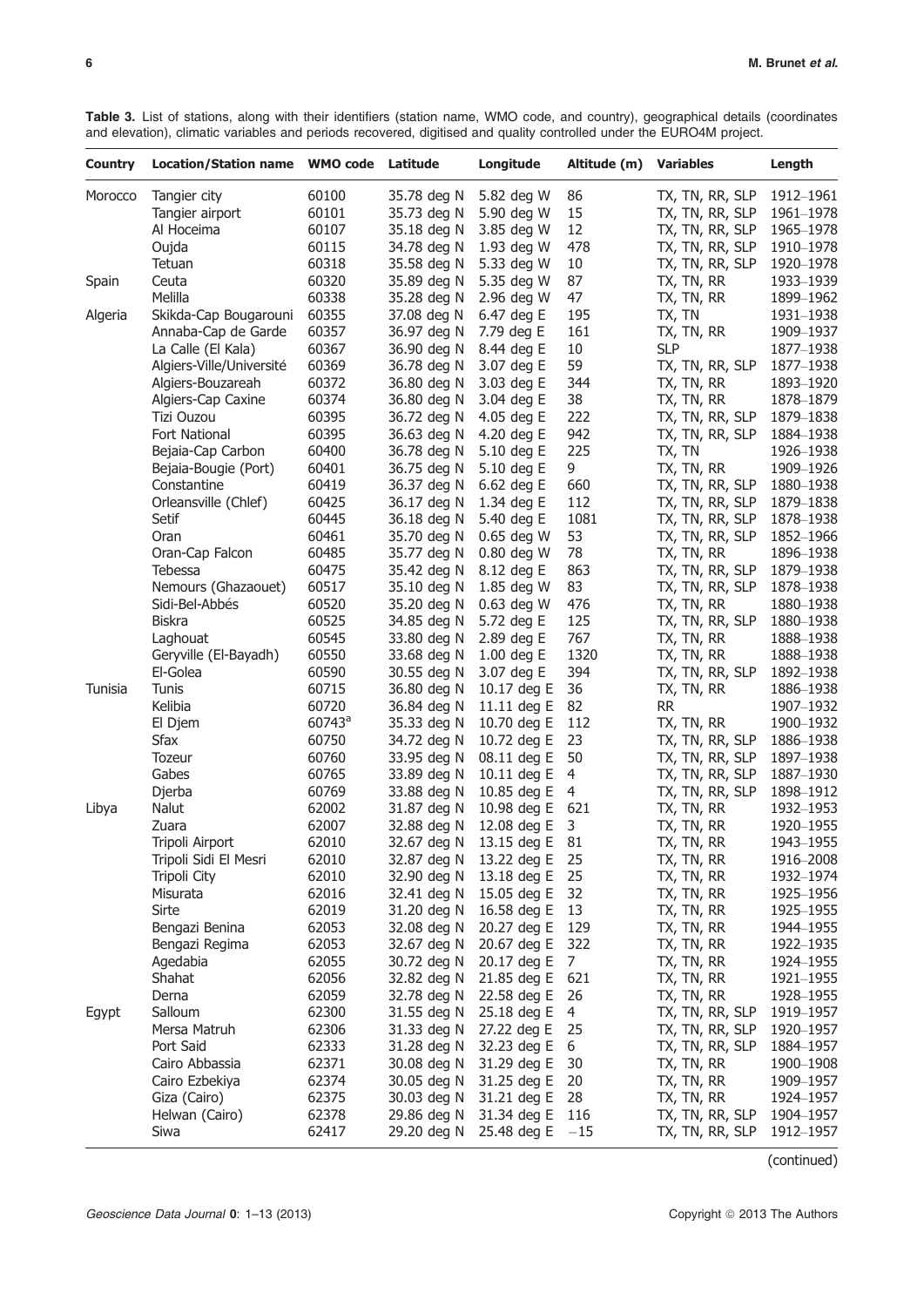Table 3. (continued).

| Country | <b>Location/Station name</b> | <b>WMO code</b> | Latitude    | Longitude   | Altitude (m) | <b>Variables</b> | Length    |
|---------|------------------------------|-----------------|-------------|-------------|--------------|------------------|-----------|
|         | Ismailia                     | 62441           | 30.60 deg N | 32.23 deg E | 10           | TX, TN, RR, SLP  | 1884-1956 |
|         | El Suez                      | 62450           | 29.93 deg N | 32.55 deg E | 10           | TX, TN, RR, SLP  | 1907-1957 |
| Lebanon | Rayack                       | 40102           | 33.85 deg N | 36.00 deg E | 920          | RR.              | 1928-1970 |
|         | Tripoli                      | 40103           | 34.45 deg N | 35.82 deg E | 20           | <b>RR</b>        | 1931-1970 |
|         | Les Cedres (Al Arz)          | 40105           | 34.25 deg N | 36.05 deg E | 1925         | <b>RR</b>        | 1939-1964 |
|         | Ksara                        | 40106           | 33.82 dea N | 35.89 dea E | 918          | TX, TN, RR, SLP  | 1912-1971 |
|         | Hermel                       | $40108^{\circ}$ | 34.40 deg N | 36.38 deg E | 700          | RR.              | 1932-1970 |
|         | Rachaya                      | 40109a          | 33.50 deg N | 35.85 deg E | 1235         | <b>RR</b>        | 1933-1970 |
| Syria   | Jarablus                     | 40005           | 36.82 deg N | 38.00 deg E | 350          | tx, tn, rr       | 1928-1975 |
|         | Aleppo                       | 40007           | 36.18 deg N | 37.22 dea E | 390          | tx, tn, rr       | 1955-1975 |
|         | Lattakia                     | 40007           | 35.50 deg N | 35.78 deg E | 7            | <b>RR</b>        | 1928-1975 |
|         | <b>Tartous</b>               | 40050           | 34.90 deg N | 35.87 deg E | 5            | <b>RR</b>        | 1928-1975 |
|         | <b>Homs</b>                  | 40055           | 34.75 deg N | 36.72 deg E | 487          | TX, TN, RR       | 1914-1959 |
|         | Palmyra                      | 40061           | 34.55 deg N | 38.30 deg E | 404          | tx, tn, rr       | 1928-1975 |
|         | Damascus                     | 40079           | 33.48 deg N | 36.23 deg E | 720          | TX, TN, RR       | 1928-1955 |
|         | Dara'a                       | 40095           | 32.60 deg N | 36.10 deg E | 532          | tx, tn, rr       | 1928-1933 |
| Cyprus  | Nicosia                      | 17607           | 35.19 deg N | 33.37 deg E | 152          | TX, TN, RR, SLP  | 1881-1922 |
|         | Paphos                       | 17600           | 34.77 dea N | 32.43 deg E | 30           | tx, tn, rr       | 1900-1922 |

TX, daily maximum temperature; TN, daily minimum temperature; RR, daily precipitation amounts; SLP, sub-daily sea level pressure observations.

<sup>a</sup>WMO pseudo-code.

(quotation 132J 1-244) and have been converted into electronic images by Météo-France.

From French National Library (Bibliotheque Nationale de France -  $BNF$  -). The French National Library (BNF) is intended to be the repository of all that is published in France. Gallica, the digital library maintained by BNF, is an access portal that holds collections from different public partners (e.g. institutions, learned societies, research centres, libraries). This digital library makes these French records freely available. Numerous imaged scientific annals and reports of academies and learned societies, newspapers in French extending back to 1700 are accessible via Gallica and are also very interesting sources to recover French ex-colonies data http://gallica.bnf.fr/

## 1.2.2 Météo-France archives and holdings

The Central Library of Météo-France (Bibliothèque de Météo-France). The first official French meteorological office, along with its central library, was created in 1878. The central library, relocated several months ago to Saint-Mandé near Paris, is gathering old collections from the Paris Observatory and the French Meteorological Society (Société Météorologique de France). It contains periodical collections beginning in the 18th century and periodical serials, including climatic publications for many countries, particularly the French ex-colonies.

French yearbooks and annals (e.g. Annales du Bureau Central Météorologique, Annales de la Société Météorologique de France, Nouvelles Météorologiques) contain overseas data for the Mediterranean basin. The French Daily Weather Bulletin (Bulletin Quotidien du Bureau Central Météorologique) contains regular Algerian daily data for pressure and temperature. The North African collections of yearbooks, annals and bulletins have been inventoried in the framework of the collaboration between North African NMSs and Météo-France: observations on daily basis can be found for Algeria (1881–1966), Tunisia (1929–1975), and Morocco (1922–1975).

The inventory of the publications stored in the library is available from the Météo-France web-site. Systematic imaging of historical publications such as annals and vearbooks is carried out by Météo-France and it is expected that free access to the pdf files via the library of Météo-France website http://biblio theque.meteo.fr will occur.

# 1.2.3 Directorate of climatology (Direction de la Climatologie)

All the directorates for Climatology of the successive French meteorological services (Bureau Central Météorologique, Office National de la Météorologie, Météorologie Nationale and now Météo-France) collected climate data gathered from volunteer observers, professional stations and other institutions.

The Archives of Directorate for Climatology in Toulouse hold surface and upper-air data for the French mainland, overseas and French ex-colonies in hard copy and microfilms. The archives have been inventoried and are briefly summarised as follows:

French mainland records in paper form: Monthly climate reports, Tableau Climatologique Mensuel (TCM) from synoptic stations and semaphore stations since 1920 and monthly climate reports from all climatological stations since 1961.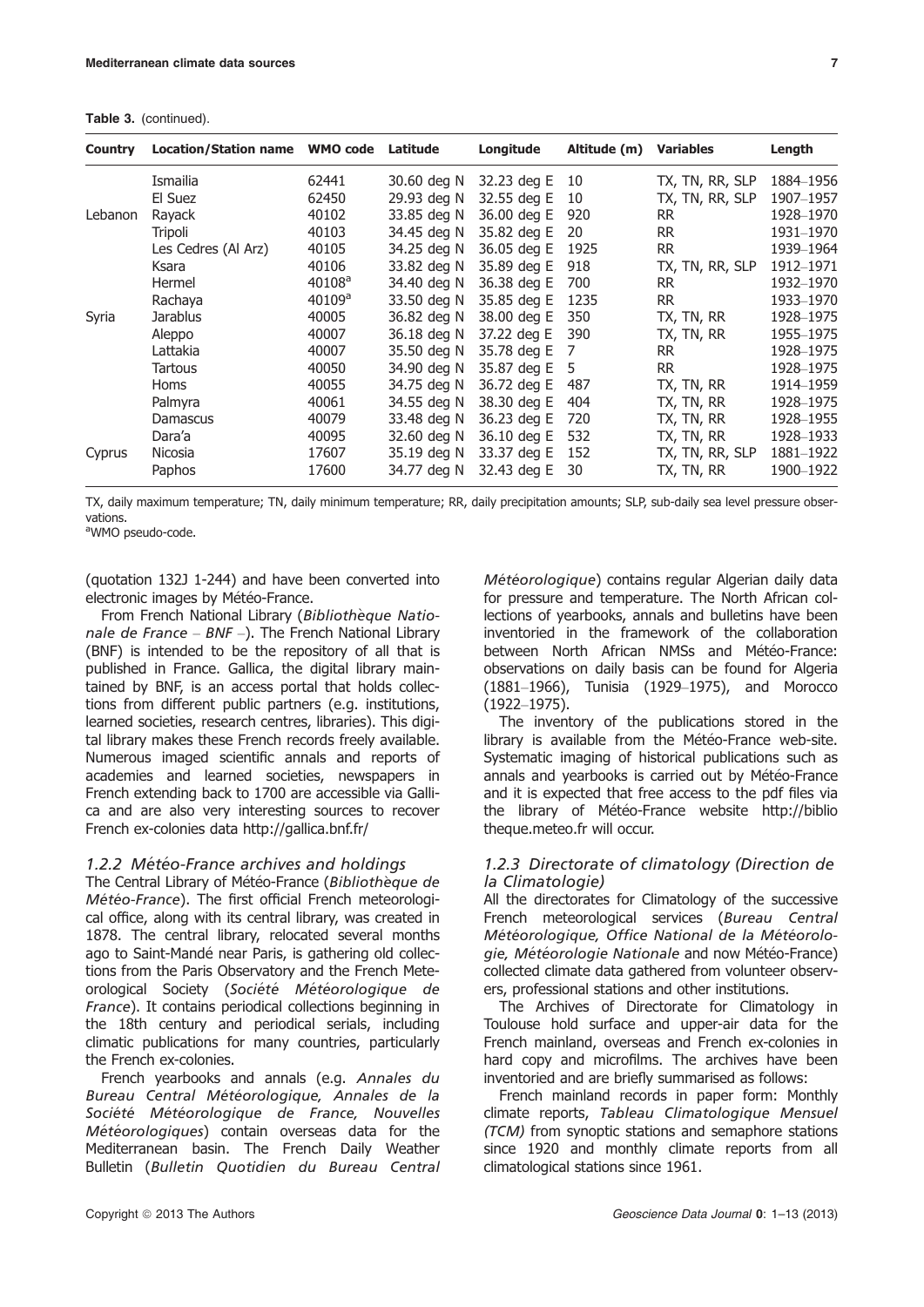French mainland records in microfilms: Daily Climate Report, Compte Rendu Quotidien (CRQ) with daily and sub-daily data from synoptic stations since 1955. The usage of these types of reports began in May 1923 in mainland France for all synoptic stations, but they were also used at synoptic stations of the French colonies from the end of World War II. These Daily Climate Reports, however, remained in the former colonies.

North African former colonies records in microfilms: The collection concerns 74 synoptic stations: TCM for Tunisia and Morocco from 1923 to 1962, TCM and CRQ for Algeria from 1924 to 1966, but with a big gap between 1937 and 1944.

#### 1.2.4 National Archives (Archives Nationales)

The National Archives (AN) is a governmental agency in charge of preserving and communicating all information produced by the French Government and its administration. The Fontainebleau site mainly keeps archives going back in time to 1850.

In line with the French Public Archives Law, Météo-France deposited around 6300 boxes of climate and weather documents at the National Archives between 1976 and 1992. The Directorate of Climatology managed the deposit of 4287 boxes. A good idea of the content of these holdings is guaranteed thanks to the deposit forms delivered when archives were transferred. Boxes contain original manuscript of weather reports from 1800 to 1989 from surface and upper air stations for mainland France, French overseas and ex-colonies and from ships. The Table 4 gives details on the different collections.

Table 4. Description of the Météo-France holdings kept in Fontainebleau (AN).

| <b>Collections of Météo-France</b><br>Climate data hold in National<br><b>Archives site Fontainebleau</b> | <b>Number</b><br>of boxes | <b>Period of</b><br>records |
|-----------------------------------------------------------------------------------------------------------|---------------------------|-----------------------------|
| Marine (logbooks)                                                                                         | 725                       | 1879–1985                   |
| France surface climate with<br>voluntary observers reports                                                | 790                       | 1739-1972                   |
| France synoptic stations (CRQ)                                                                            | 1304                      | 1923–1970                   |
| France semaphore and<br>lighthouses                                                                       | 252                       | 1868-1970                   |
| German observations<br>WWII (logbooks)                                                                    | 53                        | 1940–1944                   |
| France military stations (CRQ,<br>original logbooks)                                                      | 75                        | 1913-1953                   |
| Primary school (TCM)                                                                                      | 55                        | 1865-1908                   |
| Overseas territories, Southern<br>and Antarctic Lands                                                     | 140                       | 1833-1988                   |
| African ex-colonies and foreign<br>countries (CRQ, TCM, )                                                 | 773                       | 1833-1989                   |
| Others                                                                                                    | 100                       |                             |
| Total                                                                                                     | 4287                      |                             |

Access to the documents was precluded during the first decade of the 21st century due to asbestos presence in the archives. A new project co-funded by Foundation BNP Paribas and managed by Météo-France and Archives Nationales started last year, which has as goals to clean up the archives from asbestos, to give full access to the archives in the best environment possible, to inventory and in detail assess the meteorological sources and its data content and digitise relevant documents and observations.

#### 1.2.5 Departmental archives

Departmental public archives are in charge of the conservation and the communication of the documents produced by departmental administrations in France. The territorial separation of some administrations (e.g. Equipments, Education, Telegraphs, Météo-France) and the Public Archives Law has the effect of disseminating meteorological sources in all the departmental archives and different collections. These archives contain plenty of precipitation measurements, making them very useful and essential for flood studies (Naulet et al., 2001).

# 1.3 The Algerian NMS DARE program: an example to follow and learn from

The recovery, digitisation and reconstruction of the rich heritage of weather observations recorded in Algeria from the mid-19th century onwards is being explored through a related initiative carried out by the Office National de la Météorologie (Algerian NMS). This initiative has enabled the recovery of a dense network of precipitation time series at different temporal scales (from daily to monthly) for use in climate monitoring and prediction assessments and in the production of climate services, which will be useful for the national climate change adaptation program. Lessons learnt by the Algerian NMS related to the interoperability of the tools employed in its DARE program are worth discussing as they will prove useful to other countries. Both aspects are the focus of this sub-section.

As early as the first computer was purchased by the Algerian NMS in the 1970s and climate data management systems and other hardware and software were available thanks to the international cooperation fostered by the WMO Voluntary Cooperation Programme, the Climatological Branch started both the digitalisation and quality control of its recent weather observations and an early DARE program aimed at locating, organising and preserving the national historical assets and to image and digitise some of these assets for some of the essential climate variables (i.e. surface temperature and precipitation) measured anywhere at any time and date in the Algerian territory.

The recovery effort first emphasised the digitisation and quality control of the observations for 50 synoptic stations for the period 1953–1991, which include all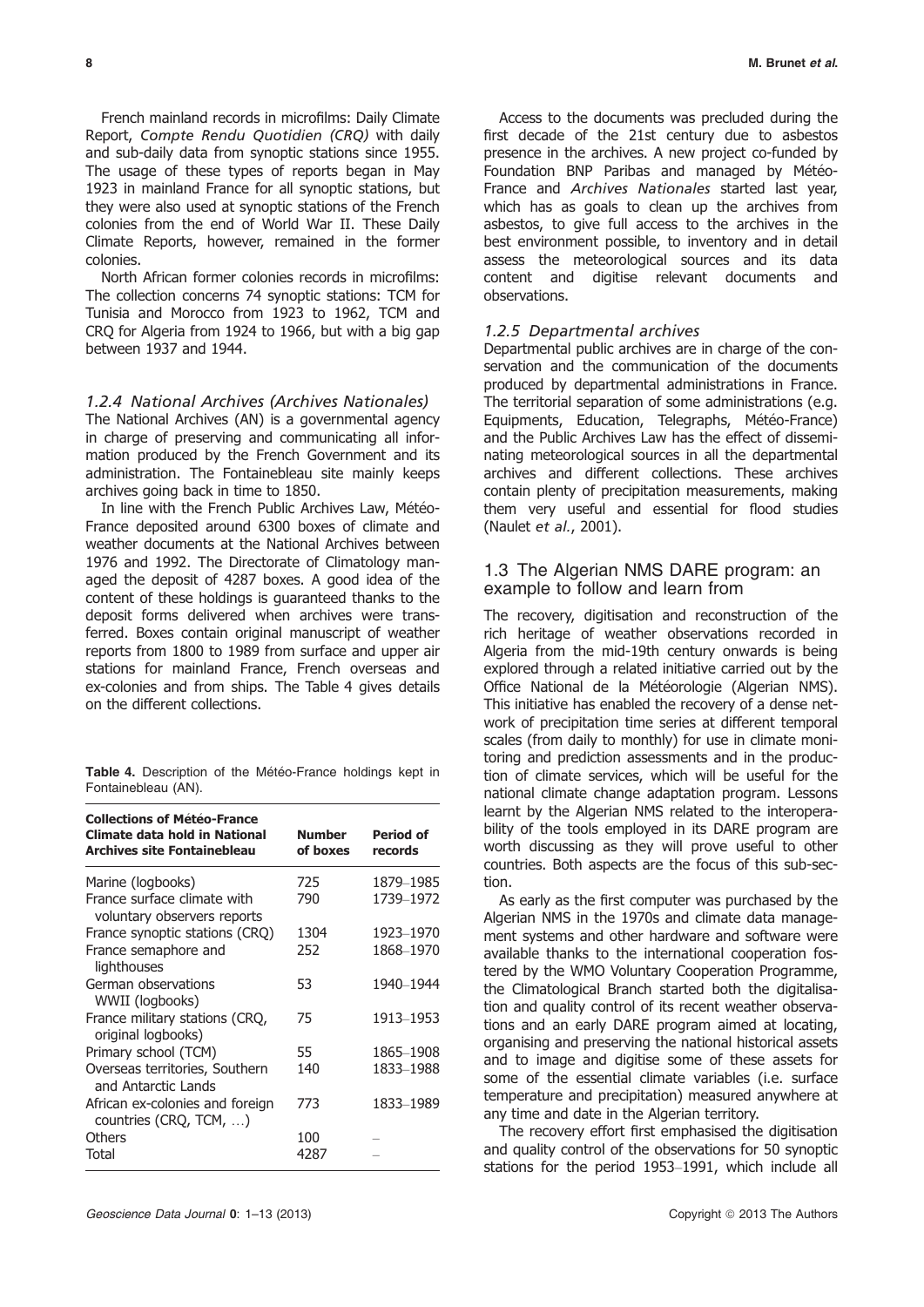climatic variables and weather phenomena at sub-daily (eight observations per day) and daily scales. The digitised data were recorded and kept on magnetic tapes from the mid-1970s to early-1990s. These required later transfer of the data onto currently operable systems. From the mid- to late-1980s, the availability of new climate data management systems, such as the French DataStar (digitisation of precipitation and temperature) and the WMO/CLICOM (for digitising synoptic data before 1953 and after 1991) systems enabled the digitisation of the main and climatological stations for the six Algerian meteorological regions, which were then sent to the central climatological branch for quality control in delayed mode.

A problem with the digitised data related to the non-interoperability of the media where the data were kept (NORKS DATA) turned out to be a very time-consuming and intensive task. Transferring 1663 years of data from the 50 stations was required and this took 30 months of work. This points to the need to refresh the storage media as soon as new technology is available or at least every 10 years as recommended in the WMO guidance on climate DARE (Tan et al., 2004). The task was completed between 1999 and 2001.

From 2000, a preservation and scanning effort of old historical data sources (e.g. the existing TCM and CRQ collections in the country – see Table 4 for details) was and is being carried out, since the microfilming of old data initiated in 1985 did not return sufficiently clear copies and was another time-consuming task. The old manuscripts and data sources were organised and archived before 2003 in the Oran archive and after that date in the Algiers national archives, allowing the centralisation of the historical sources kept in the country in a central archive that made it much easy to develop an inventory and ensure preservation.

The effort was and is being concentrated on the digitisation and quality controlling of a dense network of precipitation stations (about 790 rain gauge sites;  $\sim$ 25 of them going back in time to the mid 19th century,  $\sim$ 220 starting in the late 19th century,  $\sim$ 350 beginning around the early 20th century and the remaining from the 1960s and later). Figure 2 provides details (i.e. location and approximate length of the records) of the precipitation network that has been digitised and is being quality controlled by the Climatological Branch at the Algerian NMS.

At present, the DARE program has also scanned a large number of documents (272K daily reports with four images per day) containing climate daily data for 17 stations for the period 1949–2002, although it is still pending the scanning of the TCM source and other manuscripts with the oldest data sources for Algiers station with records going back to 1856. The effort is also being first put on digitising precipitation data (about 300 rain gauge stations have been digitised for different periods) and these records are being quality controlled to identify non-systematic bias in the series.



Figure 2. Location map of the Algerian precipitation network being recovered and quality controlled by the climatological branch at the Algerian NMS providing the approximate length of the records.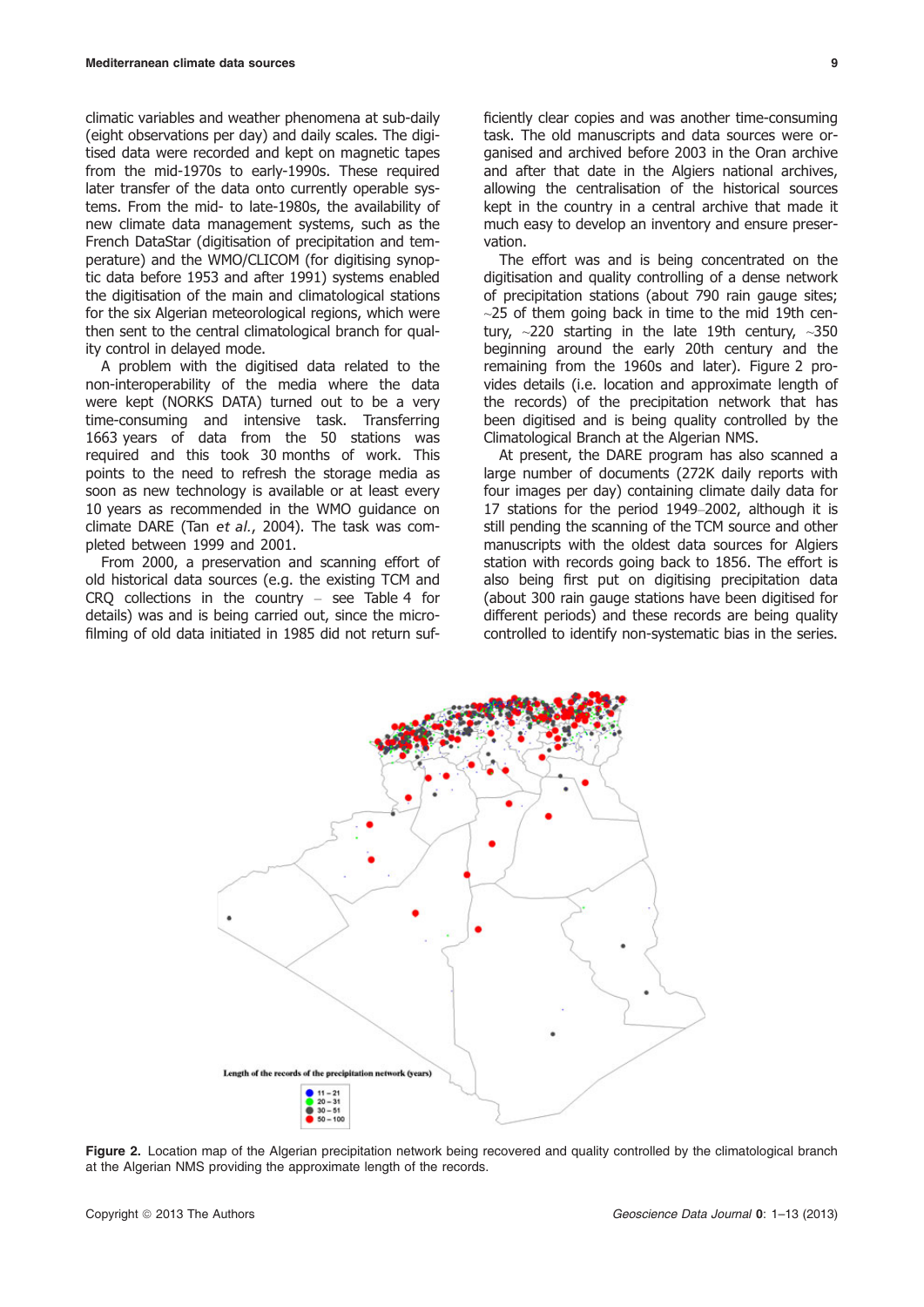Another effort carried out in parallel is a detailed inventorying of the rest of climatic variables on a monthly basis. Once finished, it will allow the Algerian NMS to undertake the digitisation and quality control of these data.

Despite constraints related to scarce human and technological resources at the Algerian NMS Climatological Branch and frequent changes in computer systems or software and the problems posed by deficient infrastructural capabilities, it is an exemplar to look at national DARE programs focused not only on making available current and historical weather observations but also to organise, inventory and preserve historical assets. This DARE program exemplifies both the difficulties encountered and hopefully will encourage other NMS in the region to follow the Algerian NMS effort.

## 2. Past and ongoing DARE activities over the GMR

The scarcity of long-term and high-quality climate records over the GMR is clearly made visible in many recent climatic studies (e.g. Xoplaki et al., 2003, 2004; Kostopoulou & Jones, 2007a,b; Kuglitsch et al., 2009, 2010; Hertig et al., 2010; Toreti et al., 2010), where different aspects of climate variability have been assessed using surface instrumental records. Figure 3 shows an example of the limited availability of long climate records over the GMR. The network of Mediterranean stations with maximum temperature records on a daily basis used in the study of Kuglitsch et al. (2009), whose time series were subjected by the authors to a homogenisation exercise to use the homogenised data in future climatic research over the GMR, is a clear example illustrating this shortcoming.

Figure 3 clearly shows the highly limited number of records in time (covering the last 50–100 years, but with more than half of the total stations, 174, just extending from 1940 onwards) and space (stations mainly located over northern, western and eastern parts of the GMR), which is particularly poignant over southern and Middle East Mediterranean countries.

Against this shortcoming, several activities at the international, European and national scales have been recently set up with the aim of enhancing climate data availability and accessibility over the GMR. This section assesses some of them, with the focus put on the WMO/MEDARE Initiative and other regional/European projects and initiatives.

Not only due to the disturbing lack of climate data but also to the urgent need for providing high-quality and long climate data to stakeholders (e.g. scientists and policy-makers), the WMO/MEDARE Initiative was defined and agreed at the first WMO International Workshop on Climate Data Rescue in the Mediterranean Basin (Tarragona, November 2007: http://www. omm.urv.cat/medare-tarragona/index.html) and was endorsed by the WMO Executive Council (EC)-60 (June 2008: http://www.omm.urv.cat/MEDARE/endo rsement.html). The WMO/MEDARE Initiative aims to enhance climate data availability and accessibility over the GMR through promoting DARE activities among their members: the MEDARE Community (http://www. omm.urv.cat/MEDARE/medare-community.html), which brings together scientists from most of the Mediterranean NMSs, universities and research centres worldwide.

Among other recent organisational, dissemination, cooperation and raising awareness activities (Brunet, 2012), the MEDARE Community has set up a metadata portal (http://app.omm.urv.cat/urv/), which is being populated by the MEDARE Community with metadata for the longest and key climate records selected on a national basis. Up to 656 past and current observing sites from which key climate variables (e.g. surface temperature, precipitation, air pressure) are documented and available. Table 5 gives details of the total number of observing sites for which metadata exists in the MEDARE meta database and also provides the number of stations at the ECA&D (http://eca.knmi.nl/) project for comparison purposes with an emphasis on the southern Mediterranean and Middle East.

The MEDARE meta database gives information on station identifiers (i.e. local and WMO codes), geo-



Figure 3. Location of the 174 Mediterranean stations used in Kuglitsch et al. (2009) study to homogenise daily maximum temperature series. The plot also gives details on the approximate length of these records. Adapted from Kuglitsch et al. (2009).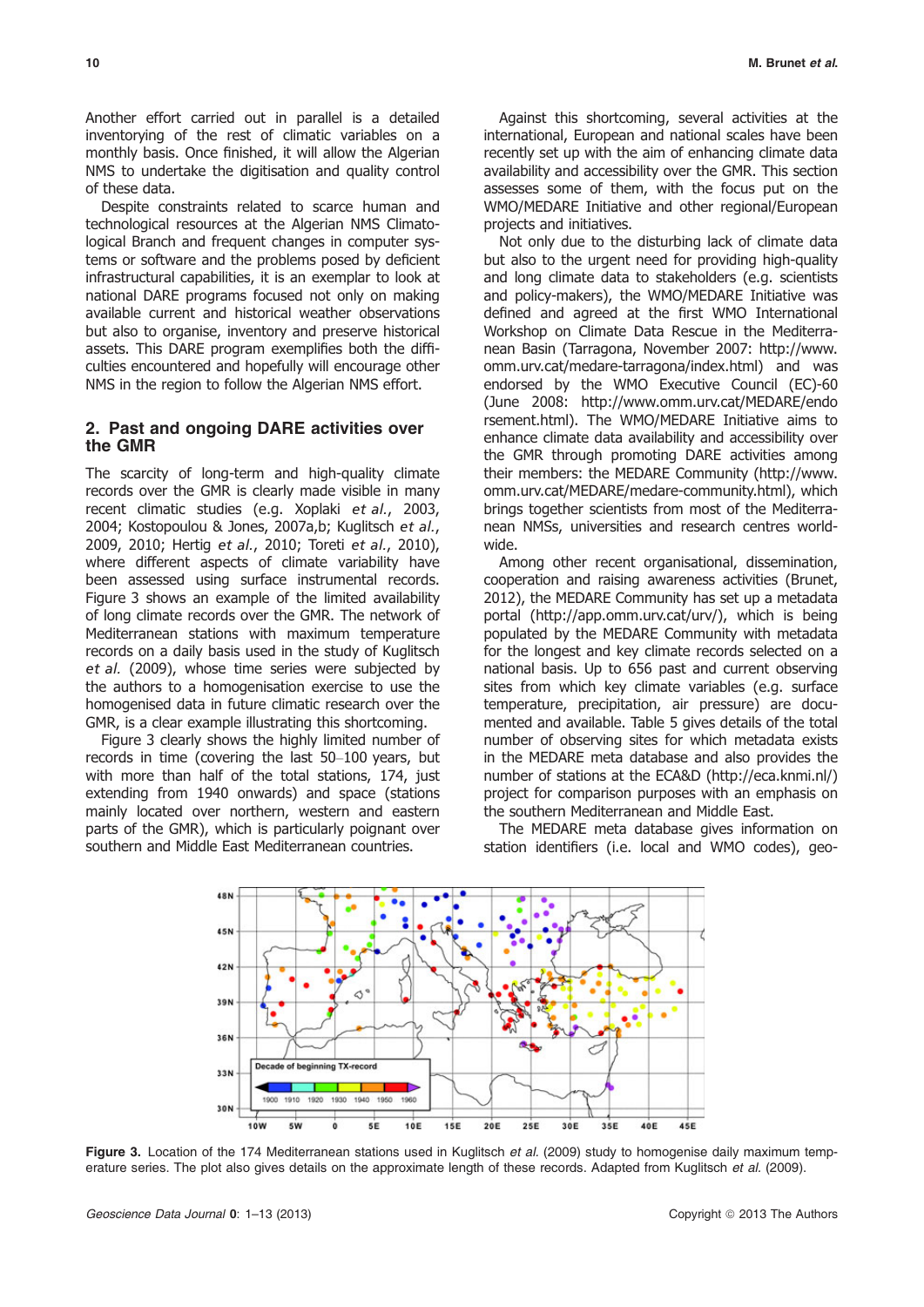| <b>Table 5.</b> Number of observing sites documented in the ME- |  |
|-----------------------------------------------------------------|--|
| DARE and on the ECA&D data and metadata portals on a            |  |
| national basis.                                                 |  |

| <b>Country name</b> | <b>Number of</b><br>observing<br>sites in<br><b>MEDARE</b> | Number of<br>stations at<br><b>ECA&amp;D</b> |
|---------------------|------------------------------------------------------------|----------------------------------------------|
| Algeria             | 190                                                        | 13                                           |
| Andorra             | 7                                                          |                                              |
| <b>Bulgaria</b>     | 10                                                         | 14                                           |
| Croatia             | 13                                                         | 10                                           |
| Egypt               | 62                                                         | 8                                            |
| France              | 14                                                         | 106                                          |
| Greece              | 44                                                         | 30                                           |
| Israel              | 15                                                         | 13                                           |
| Italy               | 54                                                         | 324                                          |
| Jordan              | 12                                                         |                                              |
| Lebanon             | 3                                                          | 1                                            |
| Libya               | 28                                                         | 4                                            |
| Morocco             | 30                                                         | 19                                           |
| Macedonia           | 56                                                         | 3                                            |
| Slovenia            | 20                                                         | 212                                          |
| Spain               | 72                                                         | 122                                          |
| Tunisia             | 18                                                         | 13                                           |
| Turkey              | 8                                                          | 35                                           |
| Total               | 656                                                        | 892                                          |

graphical data (i.e. coordinates and elevation), opening and closing dates, data source and owner/holder, station time series by variables distinguishing among the different time scales (i.e. monthly, daily, sub-daily) and station history. This information is being used by MEDARE members to target the longest climate records to be reconstructed (i.e. digitised, quality controlled and homogenised) under the umbrella of this WMO Initiative either at regional and sub-regional or national scales. In this regard and in connection with the EU-funded EURO4M project, 77 (82) maximum and minimum temperatures (precipitation) series are being reconstructed at the daily scale and 43 surface air pressure series at the sub-daily scale over the poorest documented Mediterranean regions of North Africa and Middle East, as shown in Figure 2, which will complement, extend back in time and significantly increase currently available stations at the ECA&D project over these regions.

The ECA&D project is one of the past and ongoing efforts for making available and accessible daily European climate observations for climate research, which is aimed at combining collations of observations at meteorological stations, analysing climate extremes and disseminating both the data and the resulting analysis. The current data set has been being contributed to by NMS and other projects and initiatives since its inception in 1998 and includes 4824 (26 112) meteorological stations (climate series) for 62 countries, which are provided by 58 participants (http:// eca.knmi.nl/). This project is improving accessibility to high-quality climate series, which is mainly due to the involvement of most of the NMSs operating in the ECA&D European window (http://eca.knmi.nl/countries/country\_overview.php). At present, the network of participants is being gradually extended to countries in the Middle East and North Africa, which is expected to result in a dramatically increased climate data availability and accessibility at the finest time scales for this region in conjunction with the EURO4M project and WMO/MEDARE Initiative efforts.

Several other initiatives attempting to directly or indirectly increase data availability or their accessibility are worth to mention. Thanks to the EU-funded Climate Change and Impact Research: the Mediterranean Environment (CIRCE) integrated project, a handful of southern Mediterranean climate series [i.e. for seven (six) Tunisian (Moroccan) locations have been added covering most of the 20th century for a few of the longest records]. Recently and under the framework of a local DARE project funded by the University of Giessen in Germany and supported by the ACRE Initiative to increase availability and accessibility of long historical observations series from Mediterranean and Middle East (Xoplaki et al., 2012), four sites where air pressure, temperature and rainfall were measured since the late 18th and mid-19th centuries are being recovered, imaged, digitised and quality controlled.

Finally, a number of projects aimed at the establishment of data repositories or the implementation of high-performance computing (HPC) systems in the Eastern Mediterranean region have been recently set up. The EU-funded DARECLIMED project aims to identify, rescue, collect and disseminate regional data sets of interest for the climate, water and energy sectors over the eastern Mediterranean region through establishing a network of partners that have access to, own or have collected relevant data and implement a regional infrastructure for climate research (http://www.cyi. ac.cy/index.php/dareclimed-welcome.html). Another project, aimed at the implementation of a HPC ecosystem interlinking and coordinating regional computing, storage and visualisation resources to implement an integrated e-infrastructure, is the LinkSCEEM-2 project (http://www.linksceem.eu/ls2/project/about-us. html). It is expected that both projects improve data accessibility over the Eastern Mediterranean, a region where the need for long climate data is crucial.

# 3. Concluding remarks

Despite the wealthy heritage of historical climate records that have been taken across the GMR since the inception of instrumental data, current availability and accessibility to long-term and high-quality climate series are still largely inadequate. This shortcoming is impeding scientific progress on climate variability and change, along with its impacts in the Mediterranean socio-ecosystems, and it is obstructing the definition of the best strategies to adapt the countries to current and future climate change effects.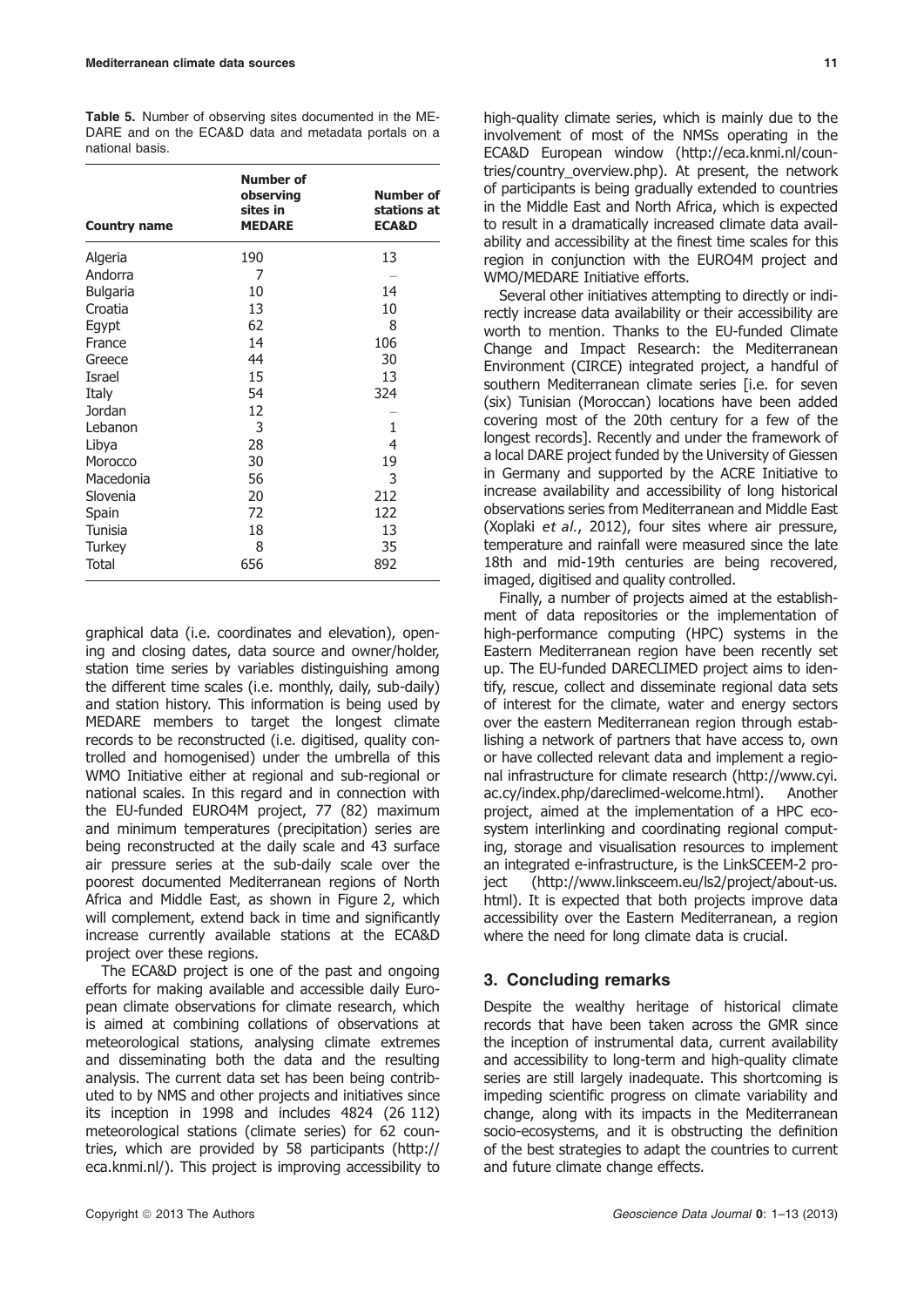The study highlights the rich and still largely underexploited heritage of historical climate data over the GMR by means of assessing and describing the climate assets gathered and kept in various online repositories and physical archives around the world. Particularly, a revision is provided of the relevant Mediterranean data sources gathered and maintained by the NCDC/CDMP online repository. This is the largest repository of worldwide climatological data sources, which has recently seen a dramatic cut in funding in the 2012 financial exercise that could put in peril this valuable US-program. Also, the BADC repository and its potential for long climate DARE and reconstruction has been presented. Special emphasis has been placed on the French online and physical holdings containing not only French-mainland data, but also overseas former colonial data over the GMR with the focus put on southern and Middle East Mediterranean countries.

Several initiatives and projects intending to increase climate data availability and accessibility over the GMR have been analysed. The WMO/MEDARE Initiative along with the EU-funded EURO4M project have been the focus, since both ongoing activities in the DARE field are making valuable forward steps for ensuring that the rich heritage of Mediterranean climate records is not lost forever. Other EU- and national-funded projects have been also assessed. Some of the examples used in the article suggest that good coordination among data producers/holders (i.e. NMSs) and scholars (i.e. research centres, universities) in the DARE arena brings improved results when considering enhancing and accessing to crucial historical climate data that remain in unusable formats.

The analyses have shown the need and potential for continuing to promote and carry out DARE activities over this climate change hot spot and have given the necessary details pointing to the relevant climate data sources and holders. It has also assessed current efforts for recovering our historical climate past. Only after reconstructing long-term and high-quality climate series will it be possible to decipher what the long instrumental climate series can provide about past climate variations and the factors forcing them.

# Acknowledgements

Manola Brunet, Phil Jones and Dimitrios Efthymiadis thank the EU-funded project EURO4M (FP7-SPACE-2009-1 Project No. 242093). Manola Brunet also thanks WMO/CCl and WMO/WCDMP for their support. Sylvie Jourdain thanks the ANR-funded CHEDAR project and to the foundation BNP Paribas (Climate Initiative Program, Project to the climate archives).

# **References**

Alcamo J, Moreno JM, Nováky B, Bindi M, Corobov R, Devoy RJN, Giannakopoulos C, Martin E, Olesen JE, Shvidenko A. 2007. In Europe. Climate Change 2007: Impacts, Adaptation and Vulnerability, Parry ML,

Canziani OF, Palutikof JP, van der Linden PJ, Hanson CE (eds.). Contribution of Working Group II to the Fourth Assessment Report of the Intergovernmental Panel on Climate Change. Cambridge University Press: Cambridge, UK; 541–580.

- Allan R, Brohan P, Compo GP, Stone R, Luterbacher J, Brönnimann S. 2011. The international atmospheric circulation reconstructions over the earth (ACRE) initiative. Bulletin of the American Meteorological Society 92: 1421–1425, doi:10.1175/2011BAMS3218.1.
- Auffray A, Clavel A, Jourdain S, 2009. Contexte météorologique des mois d'Octobre et Novembre 1859, colloque Isère 1859-2009. Available at http://www.obs.ujf-gre noble.fr/risknat/isere1859-2009/4\_AUFFRAY-Conf-Isere. pdf (accessed 4 March 2013).
- Brönnimann S, Compo GP, Sardeshmukh PD, Jenne R, Sterin A. 2005. New Approaches for Extending the Twentieth Century Climate Record, Eos, Vol. 86, No. 1, 4 January 2005.
- Brunet M. 2012. In The WMO MEDARE Initiative: Past Activities, Current Status and Prospects: Identifying the Workshop Targets, Brunet M, Hovsepyan A (eds.). Proceedings of the Second WMO/MEDARE International Workshop: Addressing climate data sources and key records for the Mediterranean Basin in support of an enhanced detection, prediction and adaptation to climate change and its impacts, Geneva, WCDMP Series. Available at http://www.omm.urv.cat/MEDARE/ docs/2nd\_Proceedings.pdf (accessed 4 March 2013).
- Brunet M, Jones PD. 2011. Data rescue initiatives: bringing historical climate data into the 21st century. Climate Research 47: 29–40, doi:10.3354/cr00960.
- Cornes RC, Jones PD, Briffa KR, Osborn TJ. 2012. A daily series of mean sea-level pressure for Paris, 1670–2007. International Journal of Climatology 32: 1135–1150, doi:10.002/joc.2349.
- Diffenbaugh NS, Pal JS, Giorgi F, Gao X. 2007. Heat stress intensification in the Mediterranean climate change hotspot. Geophysical Research Letters 34: L11706, doi:10.1029/2007GL030000.
- Fierro A. 1991. Histoire de la Météorologie. Denoël: Paris.
- Giorgi F. 2006. Climate change hot-spots. Geophysical Research Letters 33: L08707, doi: 10.1029/ 2006GL025734.
- Hertig E, Seubert S, Jacobeit J. 2010. Temperature extremes in the Mediterranean area: trends in the past and assessments for the future. Natural Hazards and Earth System Sciences, 10: 2039–2050, doi:10.5194/ nhess-10-2039-2010.
- IPCC. 2007. Climate Change 2007: Impacts, Adaptation and Vulnerability. Contribution of Working Group II to the Fourth Assessment Report of the Intergovernmental Panel on Climate Change. Cambridge University Press: Cambridge, UK; 843–868.
- Jourdain S, Canellas C, Dubuisson B, Pery M-O. 2008. Data rescue activities at Météo-France. Proceedings of the first MEDARE Worshop, WCDMP no. 67, WMO-TD 1432; 113– 120. Available at http://www.omm.urv.cat/MEDARE/ docs/Proceedings\_MEDARE.pdf (accessed 4 March 2013).